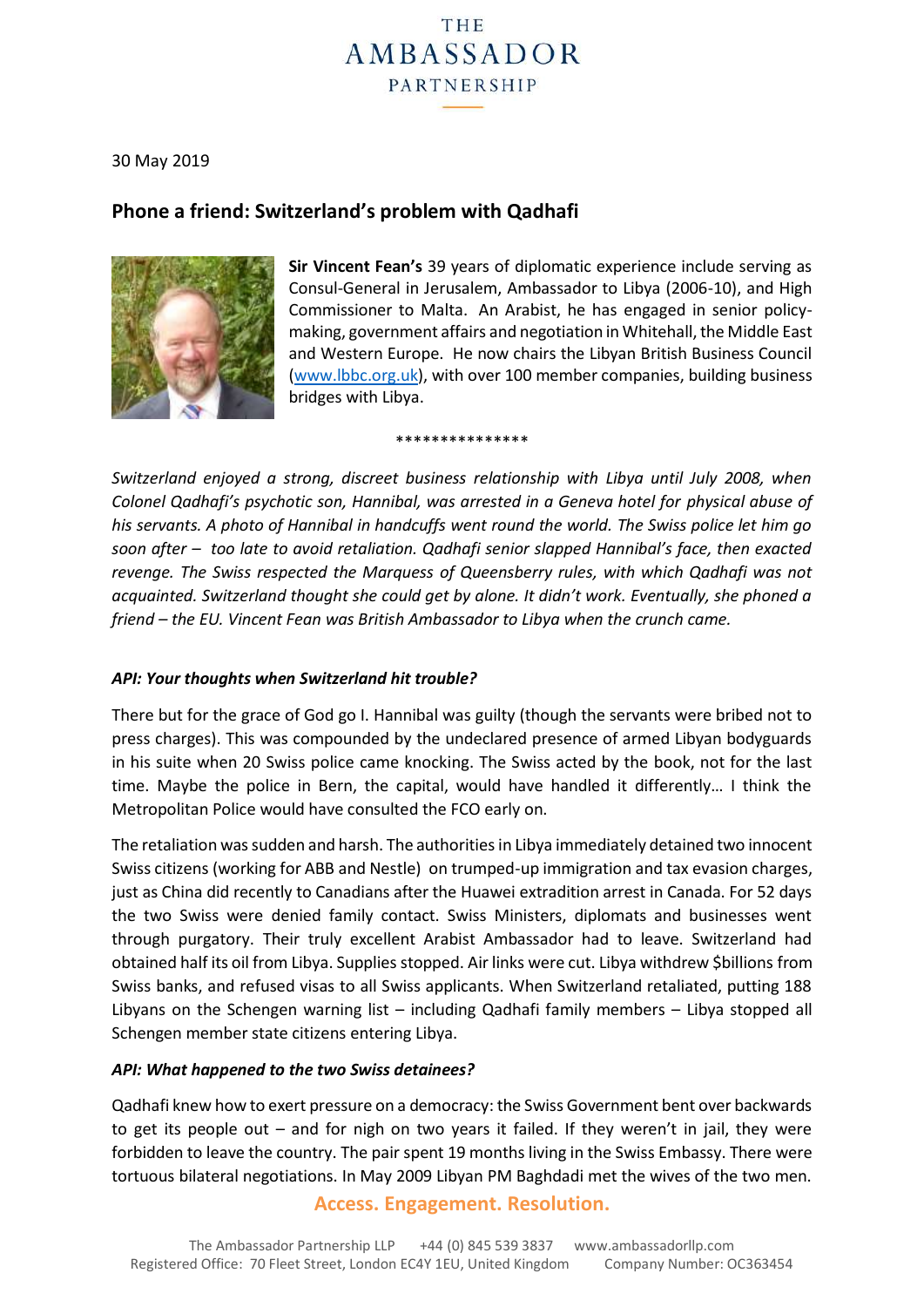Nothing came of it. In August 2009 Swiss President Hans-Rudolf Merz and Baghdadi signed an agreement in Tripoli envisaging normalisation of relations within 60 days. As part of the deal Merz apologised publicly for Hannibal's arrest. Qadhafi ignored both the apology and the deadline. With Switzerland now desperate for European solidarity and Schengen states troubled by the Libyan visa ban, new talks began – this time involving Germany, and Spain as EU Presidency (two EU states with major oil interests in Libya).

### *API: What role did Britain play?*

We readily shared information with the Swiss, whose Embassy was decimated. I do not recall the Swiss Government asking us to mediate – after failing bilaterally, they took their business to the EU Commission, the EU Presidency of the day and (at Libya's behest) Germany. Perhaps they thought we had enough on our plate already - including the Lockerbie bombing and the fate of convicted bomber Megrahi, the murder of WPC Fletcher and the abduction to Libya from Wigan of young Briton Nadia Fawzi by her Libyan father (Libya proving helpful with Nadia's retrieval). There was less top level contact between the UK and Libya than when Tony Blair was PM.

In July 2009 Berlusconi invited Qadhafi to Italy for a G20 summit, and a half-hour bilateral meeting was held between Qadhafi and PM Gordon Brown before the plenary session. I recall two things from that meeting. First, Qadhafi's Head of Protocol rang me beforehand and asked me to confirm the start time. When I said 08.30 I heard a howl of anguish at the end of the phone. It was Qadhafi. They had put me on loud speaker so he could hear the time from me rather than from them. He was an owl, not a lark… Second, I waited an hour after the meeting then rang Private Office to ask how it went. Tolerably well… but I was told in the same breath that Qadhafi at that moment was addressing the G20, calling for Switzerland to be dismantled: the French speaking part to go to France, etc etc. I sighed.

#### *API: The crunch?*

One Sunday evening in February 2010 I was home after a day's work when the Austrian Ambassador rang. "We're all over here at the Swiss. Please join us!" said Dorothea Auer. We both knew the line was bugged, so I didn't ask questions. Not much point in consulting London either – I knew more than they could know. When I got there, the Swiss Embassy was floodlit all the way round from army trucks, with Libyan soldiers surrounding it. Cameras flashed as I went in, to be greeted by the Swiss Charge d'Affaires. The company was good: Austria, France, Spain, Poland, Germany…

We ate Swiss cheese and drank Swiss wine. And waited. The threat was that if Switzerland did not deliver the bailed Swiss detainees for re trial, the troops would storm the building to get them, in breach of the Vienna Convention. It didn't happen.

At 10 pm, all EU Heads of Mission plus the US and Russian Ambassadors were summoned to the Foreign Ministry by Musa Kusa. We wondered if it was a trick to get us out of the building, but it wasn't. We obeyed and waited an hour, during which Libyan TV turned up to film the meeting. Kusa warned that Libya would break diplomatic relations with Switzerland if the detainees were not handed over within 12 hours.

We went home – I to report back to the FCO, and so to bed. Overnight, the Swiss Government caved in. One detainee was acquitted; the Austrian Ambassador ensured he got out. The other,